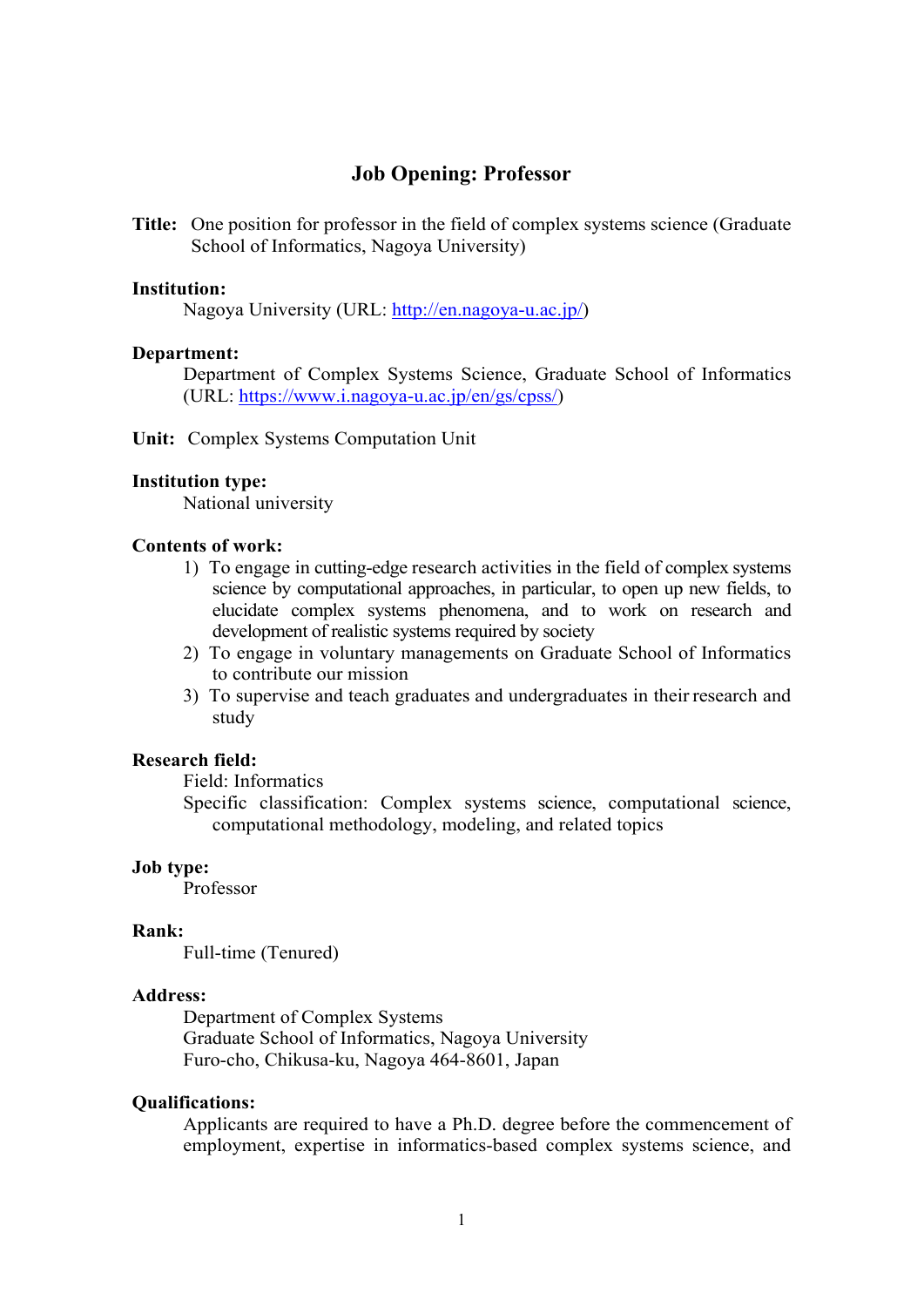excellent research achievements. Communication ability in Japanese is also required.

#### **Salary:**

Monthly salary will be provided in accordance with Nagoya University regulation.

# **Deadline for applications:**

July 29, 2022

#### **Date of commencement of employment:**

The earliest possible date after March 1, 2023

### **Application materials** (in A4 or letter-size paper except for reprints):

- 1) Curriculum Vitae (including a photo and e-mail address)
- 2) A list of research achievements (including peer-reviewed journal papers, peer-reviewed conference papers, books, invited talks, doctoral dissertation, etc.)
- 3) Reprints (or copies) of five key articles of applicant's own research
- 4) An abstract of research activities to date (2 pages)
- 5) A brief description of your own research plans in the future (2 pages)
- 6) A short essay on your teaching activities to date and teaching plans/aspirations (2 pages)
- 7) A detailed list of obtained research funds (grant name, project title, total budget, year(s), PI or CI)
- 8) A detailed list of social implementations of research and development results
- 9) Other supporting materials (teaching experiences, awards, patents, academic society and social activities, etc., if the applicant would like to present)
- 10) Full names and contact details (with e-mail address) of two references
- 11) A form for declaration of applicable specific categories. The form is available at https://www.i.nagoya-u.ac.jp/resume/
	- In November 2021, with the clarification of the scope of control of "deemed exports" under the Foreign Exchange and Foreign Trade Act ("FEFTA"), a portion of the provision of confidential information must comply with FEFTA.
	- Technology provided by universities and research institutions to faculty and staff is FEFTA is subject to control. As a result of this change, faculty applications will also be subject to FEFTA controls.
	- When applying for this solicitation, you will be required to submit an Applicable Specific Category Determination Form in accordance with the Applicable Specific Category Determination Flowchart.
	- In addition, faculty members are required to submit a "Confirmation" Form" at the time of employment.